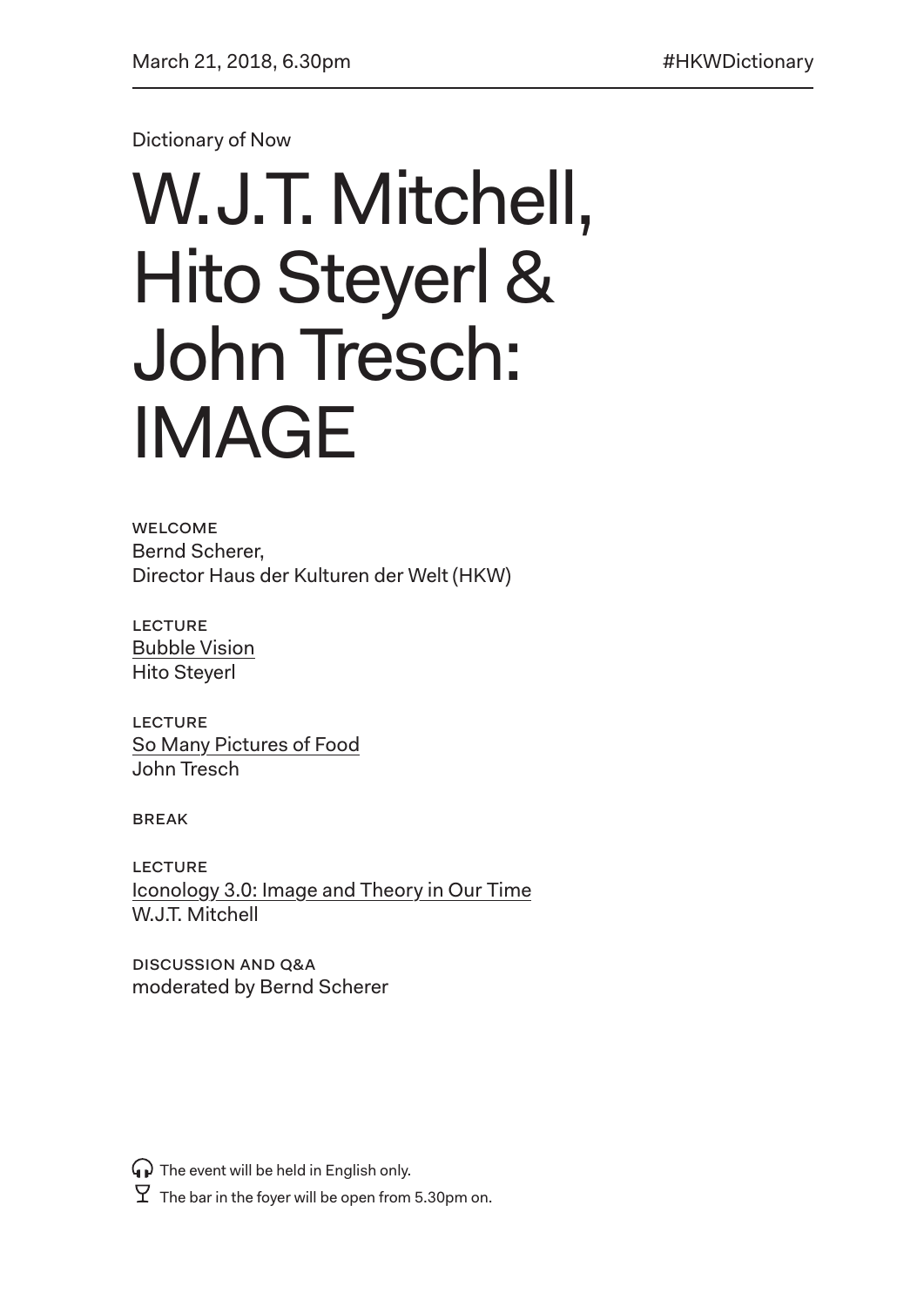With every transformation in the media, images newly negotiate between the visible and the invisible. At the beginning of the 1990s, the "Pictorial Turn" diagnosed the ubiquity of images in all areas of life and changed the paradigms of perception in an era that is addicted to images. The field of Visual Culture Studies expanded on this observation and linked it to questions about social and cultural practices of perception, to power hierarchies, visual regimes, and image politics. The ensuing discourse drew attention to the relation between claims to reality on the one hand and visual manipulation strategies on the other, observing both against the backdrop of current debates about post-truth.

For the tenth edition of *Dictionary of Now*, W.J.T. Mitchell, Hito Steyerl, and John Tresch reflect on today's, status of images and contemporary paradigms of perception: How does cultural knowledge reproduce itself in images? Does global visual knowledge exist and how does the growing individualization of perception impact shared social realities? How does the historical interweaving of pictorial worlds and worldviews affect the scientific, technological, and aesthetic construction of reality?

W.J.T. Mitchell describes three periods of contemporary pictorial sciences from modern iconology to today's operational images. John Tresch reflects upon the universal readability of signs and symbols. He shows how the phenomenon of food photography in social media networks can be used to think about contemporary cosmograms. In her lecture *Bubble Vision*, Hito Steyerl examines the paradox of immersion in virtual reality. This phenomenon of the immersive space is also taken up in the venue itself: the Pierre Boulez Hall of the Barenboim-Said Akademie describes a spherical space that completes a 360° loop.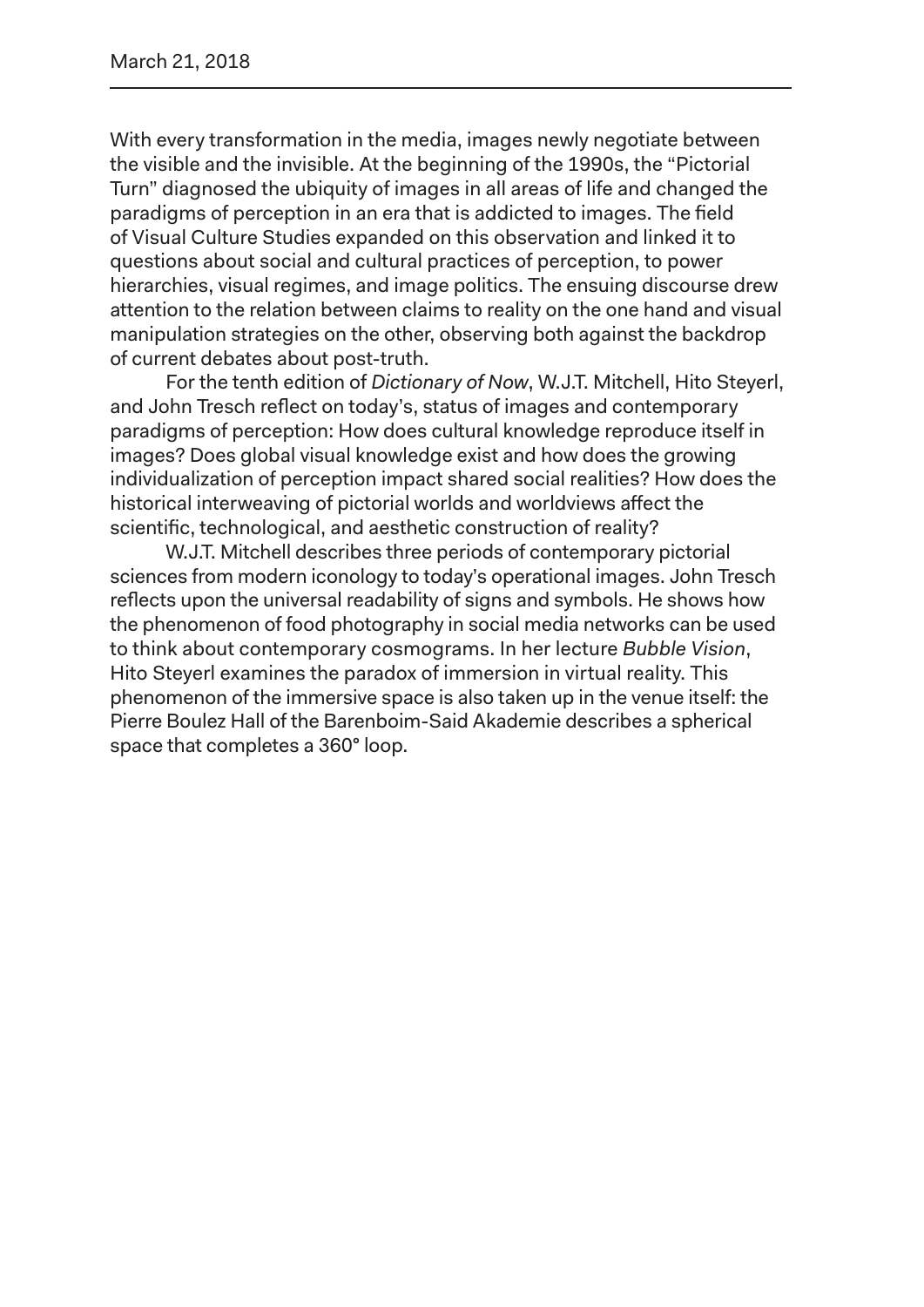## Bubble Vision Hito Steyerl

Immersive technologies like virtual reality and 360° video are built around a well known paradox: the viewer is at the centre, yet at the same time he or she is missing. Hito Steyerl asks how this kind of vision comes about. She speaks about creating a visual paradigm that is shaped by orbs, spheres, and rounded lenses and argues that one could call this paradigm a "bubble vision".

HITO STEYERL, filmmaker, author, Berlin.

## So Many Pictures of Food John Tresch

Social media overflows with luscious images of food: restaurants have already changed their lighting schemes to improve customers' shots. These images of consumables on the brink of consumption recap earlier image paradigms: pictures as offerings to Gods; fruits and flowers as testaments of wealth and mementos of death–and also promises of the good life in mass advertisement. But when users now click on desirable images, they are in a new food chain. Each click is fed back into a "diagram" of their users' preferences and appetites, determining what they are served next. This loop powers the digital economy: tech giants gather user data and marketers collect it to push user's preferences. John Tresch asks how to redraw the circuits of this predatory cosmos. How does one draft cosmograms of the present without adding further fuel to the dopamine loops and pathological carbon cycles fed by the diet of today's images?

John Tresch teaches History and Sociology of Science at the University of Pennsylvania. He is author of *The Romantic Machine: Utopian Science and Technology after Napoleon* (2012) and co-editor of *Aesthetics of Universal Knowledge* (2017). His current projects include *Cosmograms: How to Do Things with Worlds*, on objects used to represent the universe, and *The Reason for the Darkness of the Night: Edgar Allan Poe and the Forging of American Science*. In 2018 he will take up the Mellon Chair in History of Art, Science, and Folk Practice at the Warburg Institute at the University of London.

Iconology 3.0: Image and Theory in Our Time W.J.T. Mitchell

W.J.T. Mitchell sketches out three phases in contemporary image theory or iconology. The first phase is the rise of modern critical iconology in the twentieth century, from Walter Benjamin to Roland Barthes and the reckoning with time, technology, and capital in the age of mechanical reproduction. The second phase centers on the emergence of the biopicture and the paradigm of biocybernetic reproduction associated with the convergence of genetics and information science epitomized by the clone. The third phase is the phase we are in. In an attenpt to identify significant characteristics to come to a preliminary understanding of this phase, Mitchell explores the contemporary fascination with "operational images," algorithmic processes in which images interact without human intervention or agency. He asks what happens when machines see or hear each other, and transmit images that induce a response: to what extent is this phenomenon mirrored in the emergence of planetary mechanisms of climate change?

W.J.T. MITCHELL is Professor of English and Art History at the University of Chicago. He is also the editor of Critical Inquiry. His recent publications include *Seeing Madness: Insanity, Media, and Visual Culture* (2012), *Cloning Terror: The War of Images, September 11 to Abu Ghraib* (2011), and *Seeing Through Race* (2012). His newest book is *Image Science: Iconology, Media Aesthetics, and Visual Culture*, published in 2015. Mitchell has received various awards and his articles have appeared in numerous journals, including Art in America, October and Artforum.